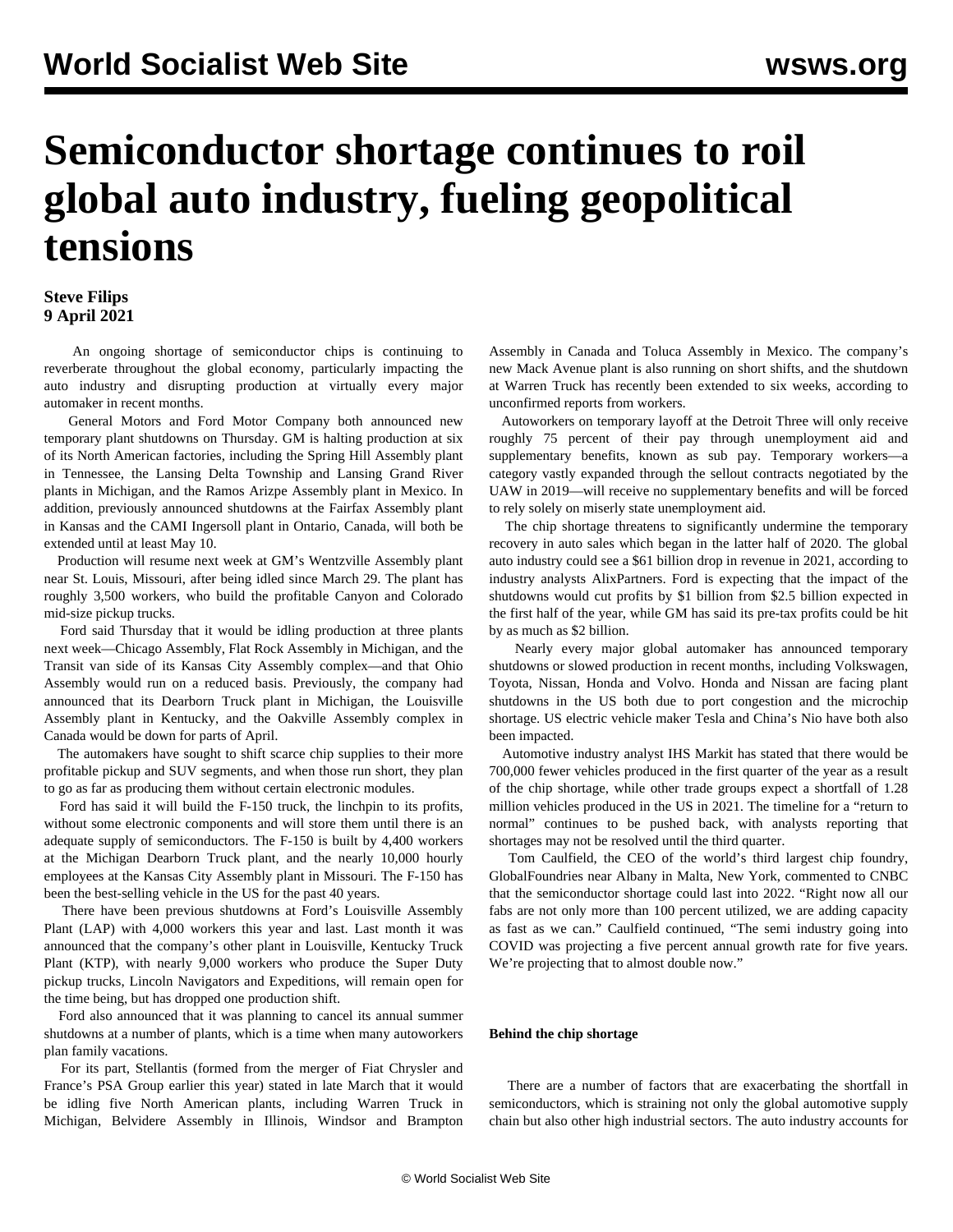only 10 percent of the annual production of microchips, although this share has been growing in recent years as touchscreens and other advanced electronic systems are adopted in new models.

 The immediate cause of the shortage is the disequilibrium in supply chains and economic activity triggered by the pandemic. In March 2020, as the threat posed by COVID-19 first became clear, workers forced auto plants to shut down through a wave of wildcat strikes in Europe and North America, in an effort to protect themselves and their families from infection. As limited shutdowns of daily activity followed and demand for vehicles plummeted, orders for microchips by automakers slowed precipitously.

 However, a relative uptick in demand arose for chips used in consumer electronic goods, such as laptops, tablets, and smartphones, as many schools quickly transitioned to remote learning and some workplaces to remote operations.

 The auto industry began to reopen in May—prematurely and before it was safe—and demand for vehicles began to rebound, with many of those buying cars seeking to avoid exposure to the virus on public transportation systems. But automakers found themselves suddenly flatfooted, now competing for semiconductor supplies with transnational electronics giants.

 Additionally, small quantities of chips to none had been stockpiled by many auto companies or their Tier 1 suppliers, who have increasingly adopted just-in-time supply chain models in order to reduce warehousing and other costs.

 In mid-March, the Renesas Electronics Naka semiconductor factory fire in northeast Japan worsened the shortage. Renesas has warned that it could take up to a month to restart production at the plant. Sixty-six percent of its production is for the automotive industry, and it has a 30 percent share of the automotive microcontroller units (MCU) produced worldwide.

 Smartphones and other electronics manufacturers are experiencing their own difficulties. Samsung, both one of the world's largest smartphone producers and a semiconductor maker, encountered a significant setback with the February 16 shutdown of its Austin, Texas, chip plant caused by the deadly winter storm that knocked out power across the state. Samsung is projecting a mid-April restart for the factory. The company is considering Austin as a site for a new \$17 billion chip manufacturing plant.

 The impact on the auto industry has not been uniform. Toyota announced the semiconductor shortage was not having as adverse an impact as on other companies due to measures to secure its supply chain after disruptions caused by the 2011 Tohoku earthquake and tsunami. But there is also a plastics shortfall that is causing delays in production at their plants in the US and Mexico, and a chief cause of the problem was the winter freeze in Texas this February.

## **Semiconductors, globalization and geopolitical tensions**

 The truly global nature of production and the need for systematic, scientific planning of international economic activity are exemplified in the intensifying global supply chain squeeze. Again and again, the working class and humanity's productive forces are running up against the limits imposed by capitalism, namely, the nation-state system and private ownership of the means of production.

 Both the [blocking of the Suez Canal](/en/articles/2021/03/29/suez-m29.html) and the semiconductor shortage have underscored in the recent period the reality of the world economy and its globally integrated character. The production of microchips and the vehicles and electronic devices which rely on them are the result of an international division of labor, with workers on several continents designing the devices, extracting the raw materials for them, building the machines to manufacture them, and shipping them around the world for assembly into their final products.

 These international connections in the productive process are a potential reservoir of colossal strength for the international working class, holding the possibility for it to exert its power worldwide. Thus, they are simultaneously viewed by the ruling classes with growing fear and as a threat to their national interests.

 The Biden administration is expected to meet with chip manufacturers next week to discuss "what might be done" to alleviate the shortages facing the auto industry. The White House also announced at the end of March a proposed \$50 billion subsidy for the domestic semiconductor industry in an attempt to "onshore" production, as part of the administration's infrastructure spending bill. While the funding, even if approved, would come too late to have any impact on the current shortages, it is aimed at securing the US supply chain at the expense of China.

 Biden's Secretary of Commerce Gina Raimondo bluntly told CNBC, "This is about out-competing China. If we act now, we will compete with China."

 For its part, China also views its semiconductor supply chains as vulnerable, and recently announced that it would enact tax breaks for its domestic industry, allowing them to import machinery and raw materials tax-free until 2030.

 Taiwan has emerged as a chief flashpoint in the US war drive against China, with relentless propaganda pumped out day after day by the US media and government over the country. Taiwan Semiconductor Manufacturing Company (TSMC), with a dominant 54 percent market share, and United Microelectronics, also in Taiwan, are not the least factors in this campaign.

 Throughout the shutdowns caused by the microchip shortage, the UAW bureaucracy, which has integrated itself ever more deeply into corporate management over the last 40 years, has stated that it would take measures to lessen the hit to the auto manufacturers' profits, while ratcheting up its promotion of poisonous nationalist sentiment.

 In January, UAW spokesman Brian Rothenberg told the *Detroit News*, "This is an issue that demonstrates the need not to offshore American jobs and to bring back production of semiconductors and other auto supply parts to U.S. workers where as a nation we have more ability to respond to these demand issues."

 The UAW's call to bring back semiconductor production has absolutely nothing to do with protecting the interests of its members, which the bribed and corrupt union bureaucracy has repeatedly demonstrated it has nothing but contempt for. Rather, it is aimed at handcuffing workers to the national interests of their exploiters, the capitalist ruling class and its political representatives in both the Democratic and Republican parties.

 The relentless promotion of nationalism, anti-Asian and anti-Chinese sentiment by the trade unions, the corporate media and the Democrats and Republicans has the dual objective of dividing workers in the US from their class brothers and sisters in other countries, and lining American workers up behind the war drive of US imperialism against its rivals.

 Control of semiconductor production, particularly the most cutting-edge technologies used in missile guidance and detection systems and artificial intelligence, are critical to US military dominance. Thus, the American ruling class, with the loyal support of the union apparatus, is dead set on preventing China, whom it views as its chief economic competitor, from gaining any technological advantage, and is willing to risk provoking a war with unfathomably catastrophic nuclear implications, sooner rather than later.

 Crisis after crisis is laying bare the fundamental contradictions of capitalism threatening humanity: on the one hand, between globalized